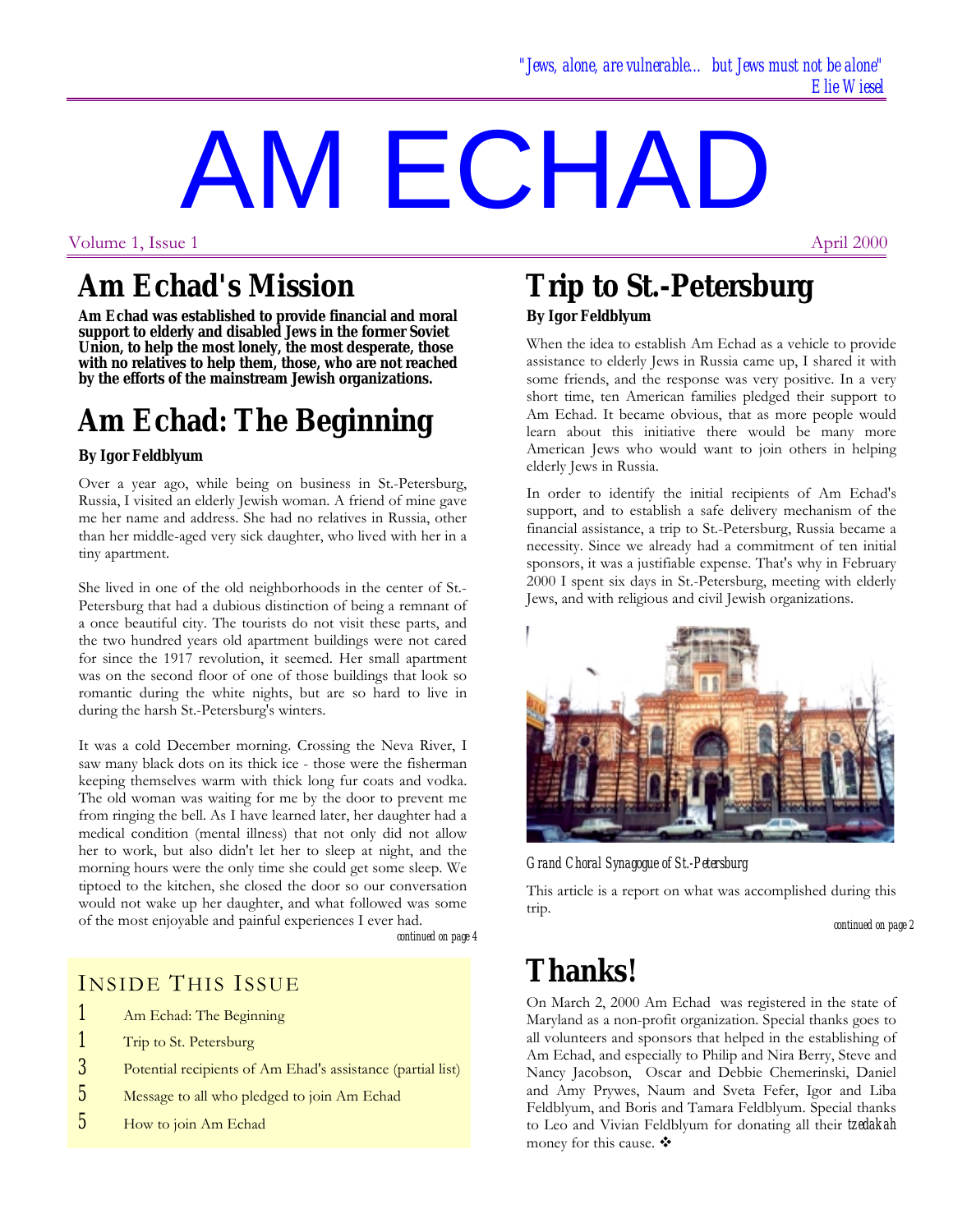#### COMMONLY ASKED QUESTION:

#### **WHAT ABOUT UJA FEDERATION AND JOINT DISTRIBUTION COMMITTEE? DON'T THEY PROVIDE ASSISTANCE?**

As the UJA Federation brochure states, *"…last year \$1.6 million were advanced to the JDC (the American Jewish Joint Distribution Committee) …"* for use in the former Soviet Union, where *"…we must reach and assist 175,000 Jews, including elderly men and women...".* This is \$9.14 per person per year! There is no doubt that the UJA's efforts are of great importance. There is also no doubt, that a significant number of elderly Jews in Russia receive no assistance at all.

> *Trip to St.-Petersburg continued from page 1*

#### **Meetings at St.-Petersburg Synagogue**

One of the most important tasks was to establish a reliable, safe, and effective mechanism of regular money transfers to the recipients of our assistance. We considered a number of various approaches, and decided that the best one would be to do it through an established Jewish non-profit organization that would not ask for its "cut" in return. St.- Petersburg Synagogue fit the bill perfectly. The Chief Rabbi of St.-Petersburg, Menachem-Mendel Pewzner, agreed to allow Am Echad to deposit funds into the synagogue's account in Brooklyn, NY. The amount of each monthly deposit would be equal to the sum of all stipends to be delivered to the recipients. Than, an assigned synagogue's employee will call the recipients and ask them to come to receive the stipend in the synagogue, where they would sign in a ledger sheet. If due to health reasons the recipient would not be able to come to the synagogue, a volunteer would deliver the stipend. After the distribution of the last stipend, a ledger sheet with signatures will be faxed to Am Ehad to confirm the delivery. After receiving the fax, an Am Echad volunteer will call the recipients to verify that they indeed received the stipend. This is a very transparent process that practically excludes mismanagement of the funds on any of the distribution stages.

## **Meetings at Hesed Avraham**

Funded by Joint Distribution Committee, Hesed Avraham is a Jewish Welfare Center for handicapped and elderly people. It provides services such as distribution of medical equipment, medical consultations, home care, cultural programs, etc. Although it does not provide any financial assistance, its work (almost entirely performed by volunteers, elderly themselves) is extremely valuable. Hesed Avraham maintains a database for elderly and handicapped Jews in St.- Petersburg, with almost 37,000 names in it. The information in this database (age, health condition, relatives, and income) was recently verified. Mr. Leonid Kolton, the Center's Director, kindly agreed to share this information with Am Echad. This allowed us to short list about 130 people with the smallest income and with no relatives to support them. This list will be further checked and verified by in-house visits performed by two people employed by Am Echad at a minimal cost. This verification procedure will ensure that the most needy people will be helped first.

Also, we discussed a so-called "Supermarket" program: once a month Hesed Avraham will be delivering a food package to Am Echad's recipients. The food products will be chosen by the recipients and will be purchased at wholesale prices; its cost will be deducted from the amount of a monthly stipend.

#### **Meetings with potential recipients**

If meetings with Rabbi Pewsner and Mr. Kolton and their staff were very satisfying, visiting potential recipients of Am Echad's assistance was emotionally difficult. None of them knew a real reason for my visit. Although everyone I've met would be considered in the US as living in poverty, I had to compare them with each other, and often it was difficult to decide against helping a particular person. But there was no doubt in my mind when I met Mrs. M.R. (88 years old, deaf, with no money for hearing aid, and immobile) and her handicapped daughter. They had almost no food in the apartment, air of poverty was overpowering. It did not require a lot of imagination to guess how Am Echad's assistance would change the lives of Mrs. M.R. and her daughter.



#### *M.R.*

Ms. S.L. was a high school teacher her whole life. She taught thousands of children, but there is nobody around now. She has no children of her own, and no close relatives. Now, at 76 years of age, she has no money for her heart medicine. She takes it once a week instead of twice a day. And yet, when I offered her Am Ehad's assistance, she refused, saying that



there are many others that are in a much worse situation than she is. Unfortunately, it is true. At this moment, we identified and confirmed over thirty potential recipients of Am Echad assistance. They don't know it, but their lives may become a bit easier. It depends on us. ❖

*S.L.*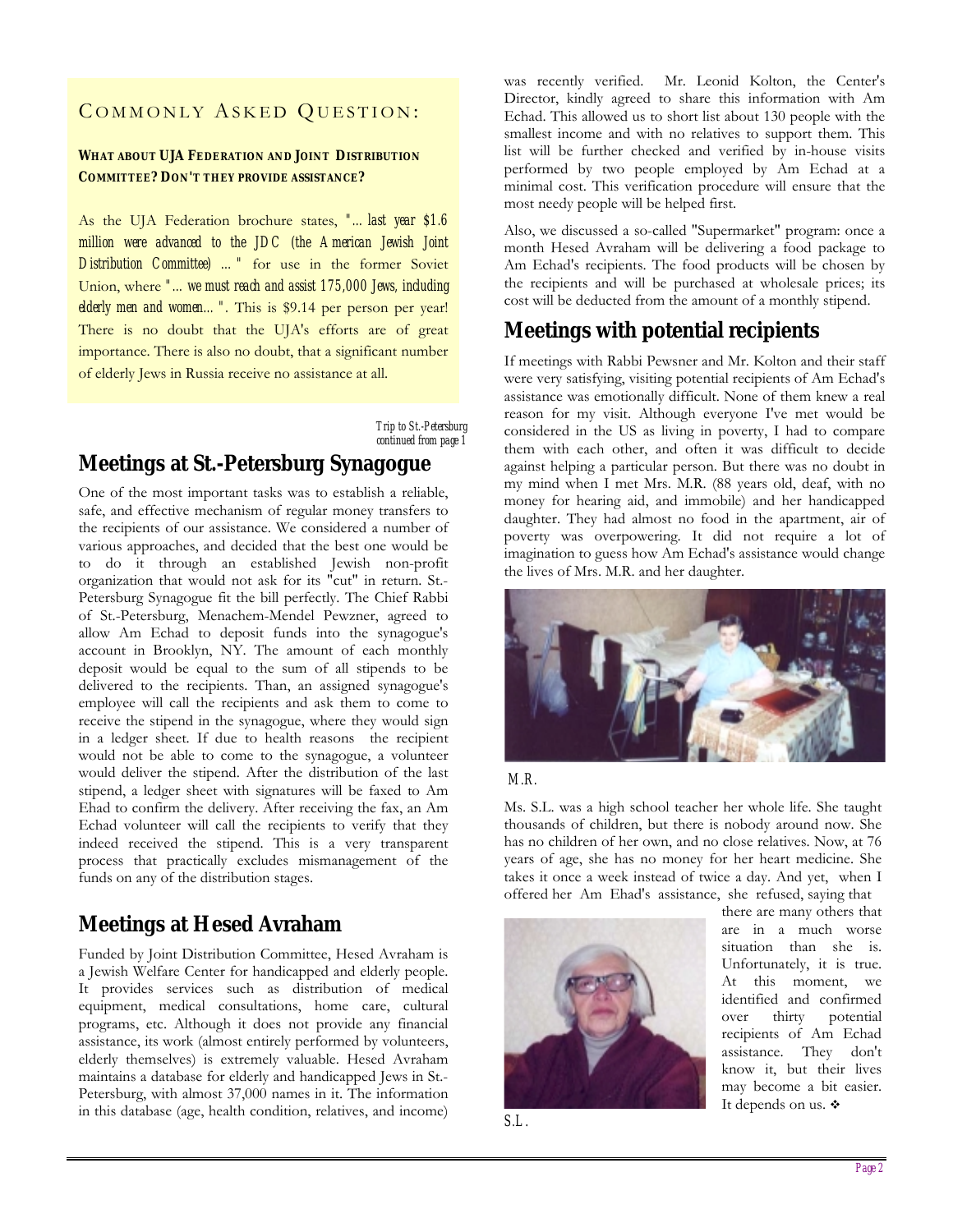## **Potential recipients of Am Ehad's assistance**

## **Extracted on 2/15/2000 from Hesed Avraham data base using the following criteria: single, handicapped, lowest income, the oldest**

| <b>Name</b>        | Age | <b>Monthly</b><br><b>Income</b><br>(in dollars) | <b>Name</b>             | Age    | <b>Monthly</b><br><b>Income</b><br>(in dollars) |
|--------------------|-----|-------------------------------------------------|-------------------------|--------|-------------------------------------------------|
| Maria Z.           | 98  | 12                                              | Tatiana B.              | 82     | 17                                              |
| Lifsa K.           | 97  | $20\,$                                          | Anna P.                 | 82     | 19                                              |
| Emilia N.          | 96  | 21                                              | Esfir Y.                | 81     | 26                                              |
| Valentina F.       | 96  | 13                                              | Lyudmila M.             | 81     | 17                                              |
| Amalia A.          | 95  | 16                                              | Tatiana A.              | 81     | 24                                              |
| Fruma S.           | 95  | 22                                              | Ekaterina S.            | 81     | 21                                              |
| Basia A.           | 94  | 12                                              | Tamara Z.               | 81     | $20\,$                                          |
| Nekha I.           | 94  | 16                                              | Ida D.                  | 80     | 19                                              |
| Berta N.           | 93  | 18                                              | Roza S.                 | 80     | 15                                              |
| Tsilia K.          | 93  | 18                                              | Chaya G.                | 80     | 16                                              |
| Nana D.            | 93  | $20\,$                                          | Grunia T.               | 79     | 23                                              |
| Zlata L.           | 92  | 21                                              | Frida S.                | 79     | 18                                              |
| Feiga L.           | 92  | 17                                              | Faina Z.                | 79     | 19                                              |
| Dinia B.           | 91  | 24                                              | Lea K.                  | 78     | $20\,$                                          |
| Lidia B.           | 91  | 21                                              | Lidia K.                | 78     | 25                                              |
| Musia P.           | 90  | 21                                              | Genrieta D.             | 78     | 19                                              |
| Bella S.           | 90  | 21                                              | Maria A.                | 77     | 19                                              |
| Khaya U.           | 90  | 17                                              | Esfir G.                | 77     | 18                                              |
| Ganna D.           | 90  | 23                                              | Dina G.                 | 77     | 19                                              |
| Elizaveta L.       | 90  | 12                                              | Ginda B.                | 77     | 22                                              |
| Maria M.           | 90  | 19                                              | Anna S.                 | 77     | 18                                              |
| Masha K.           | 90  | 23                                              | Berta T.                | 76     | 12                                              |
| Frida B.           | 90  | 26                                              | Natalia G.              | 76     | 17                                              |
| Dvoira A.          | 89  | 20                                              | Tamara P.               | 76     | $20\,$                                          |
| Alina S.           | 89  | $20\,$                                          | Elena D.                | 76     | 21                                              |
| Khaya K.           | 89  | 21                                              | Zoya S.                 | 76     | $20\,$                                          |
| Valentina G.       | 89  | 23                                              | Frida O.                | 75     | 18                                              |
| Taina P.           | 88  | 16                                              | Galina S.               | 75     | 17                                              |
| Noemi M.           | 88  | 24                                              | Lidia F.                | 74     | 18                                              |
| Bina K.            | 88  | 24                                              | Vera S.                 | 74     | 23                                              |
|                    | 88  | 17                                              |                         | 74     | 21                                              |
| Irina G.           | 87  | 16                                              | Paulina P.<br>Yudif B.  | 73     | 22                                              |
| Anna L.<br>Asia D. | 87  | 18                                              |                         | 73     | 19                                              |
| Elizaveta K.       | 87  | 19                                              | Vigdor G.<br>Aron I.    | 73     | $20\,$                                          |
| Reiza M.           | 86  | 24                                              | Frida T.                | 73     | 24                                              |
|                    | 86  | $20\,$                                          |                         | 73     | 16                                              |
| Dora K.            |     |                                                 | Elena K.<br>Vladimir P. |        |                                                 |
| Yulia B.           | 85  | 19                                              |                         | 73     | 20                                              |
| Basia T.           | 85  | $20\,$                                          | Elena B.                | 73     | $20\,$                                          |
| Galina G.          | 85  | $18\,$                                          | Boris S.                | 73     | $20\,$                                          |
| Basia R.           | 85  | 24                                              | Ekaterina A.            | $72\,$ | 14                                              |
| Bronia S.          | 84  | $20\,$                                          | Evgenia L.              | 71     | 21                                              |
| Esfir S.           | 84  | $22\,$                                          | Vladimir S.             | 71     | 12                                              |
| Sara D.            | 84  | 17                                              | Maria Z.                | $71\,$ | 21                                              |
| Sara A.            | 84  | 19                                              | Boris N.                | 70     | $20\,$                                          |
| Rachel B.          | 83  | 24                                              | Sara L.                 | 69     | 21                                              |
| Anna B.            | 83  | 13                                              | Rozalia T.              | 69     | 21                                              |
| Faina V.           | 82  | 21                                              | Mikhail T.              | 69     | 21                                              |
| Raya T.            | 82  | 21                                              | Zenara R.               | 68     | 18                                              |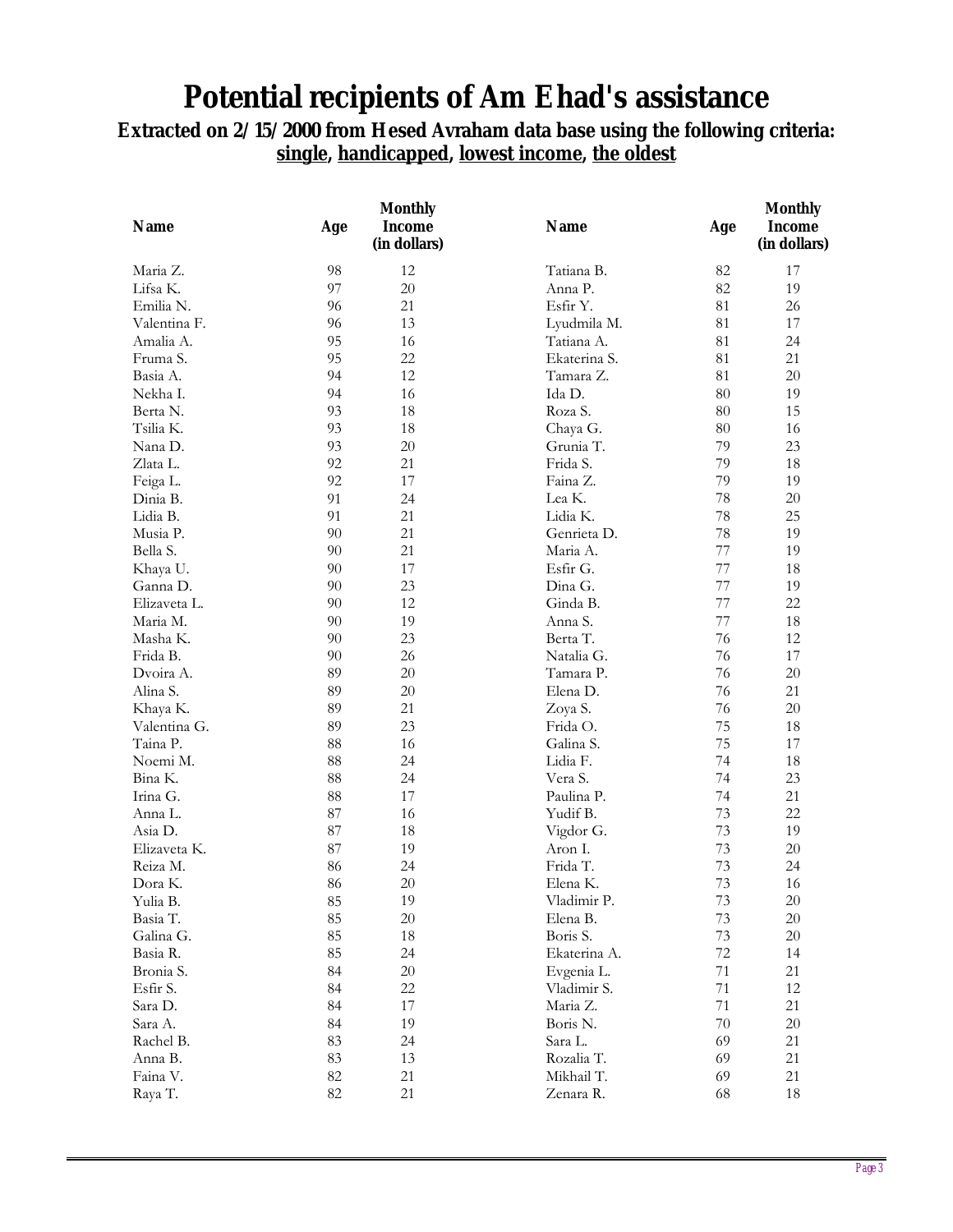#### *Am Echad: The Beginning continued from page 1*

She was so very happy to see me! Seventy-nine years old, having nobody in the whole world except for a sick daughter. We were drinking the tea she made for us, eating chocolate candies I bought on the way to her, and talking (I learned later, that the cost of the candies was about one-half of her monthly salary).

After covering all the usual subjects - her daughter, my children and family, the general situation in Russia, etc. the conversation took a turn, and for the next two hours I was immersed into the life of a city of great writers and actors, artists and ballet dancers, theater and music. Her whole life she worked in the State Theatre Library, and she knew many of the great ones whose names I only heard and saw in print sometimes. And little by little I began to understand why she was still living there, in spite of all the hardships. Emigration to Israel with a sick daughter, at her age and in poor health, was not an option. Besides, life anywhere but in her beloved city, where memories sustain her more than her meager salary, would bring her to a quick end.





Without complaining, she told me about her life. About her daughter, about her job at the library, where she earned an equivalent of about 14 - yes, fourteen dollars a month, and about her endless battle with the owners of the pub just below her apartment. Drunken singing, screams of frequent fistfights, cigarette and kitchen smoke that penetrate the worn-out floor under her feet, do not stop until early morning hours. Who was going to help her, when all the city officials, the health inspectors, the sanitary inspectors, and the entire government were on the take from the well-heeled *nouveau riche*? We talked about her work at the library, and how it was becoming more and more difficult for her with every passing day. The trips to and from work through the frozen city on a packed, filled to capacity public transportation were exhausting. But she could not stop working, she needed the money to sustain her daughter and herself.

Her daughter was depending on her totally, and the old woman was afraid to ask for the state's help (very limited anyway) for the fear that the state might put her daughter into the institution where she would be abused and slowly starve.

She told me about her friend, a childless retired teacher in her late seventies, who lived alone on the ninth floor of an apartment building with a non-functioning elevator. She cannot walk the stairs, and sometimes she spends days in her apartment without food. Her pension is just a few dollars a month (and it is not paid regularly). And I kept thinking - How many more Jews like this are out there?

#### *… she is only one of many old Jewish women and men left behind by the exodus of Jews from Russia.*

She reheated the teakettle several times - it was very cold outside, and it was cold in the kitchen, about 65◦ F. It was good to sip hot tea, and I tried not to think how it would feel to spend even a day in this cold apartment. She went to check on her daughter a few times, and while I was waiting for her, I could not help myself, calculating in my mind the relationship between her salary, cost of living, and ruble-todollar exchange rate. It was a puzzle to me how she could simply survive.

Upon leaving, I gave her a few hundred dollars, telling her it was a gift from her friend that he had asked me to deliver. It was a lie, but I was afraid to make her feel bad receiving charity. It took some time before I realized that it was not charity, that it was I who was privileged to help this old woman. I was lucky enough to be able to get out of the Soviet Union, to be helped by the Jewish community in the United States, to be able to earn a living, and now it was my time to help the others.

Since then, I visited her again, and gave her money, and sent some also from here. And it took way too long for me to realize one day, that she is only one of many old Jewish women and men left behind by the exodus of Jews from Russia. Yesterday, I was talking with my eight-year-old son about the forest fires, and why the death of the sick and old animals that couldn't run away from the burning forest is O.K. from the point of view of the evolution and the natural selection. It would be inhumane to think this way about people, who only a very short time ago were young and pretty, and full of life, and who are now, in their twilight years, are all but forgotten.

There are many American Jews that would want to provide direct help to specific needy elderly Jews in Russia, to those that have nowhere to turn to. To do that, there must be a mechanism to identify such needy, and to provide them with continues moral and financial support on a regular basis. I have shared my thoughts and feelings about it with some of my friends here, in Washington, with Beth Sholom Congregation members, and with Rabbi Joel Tessler. Together, we decided to form a private charitable organization - Am Echad - that would help the old Jews in Russia that have nobody else to rely on.  $\cdot$